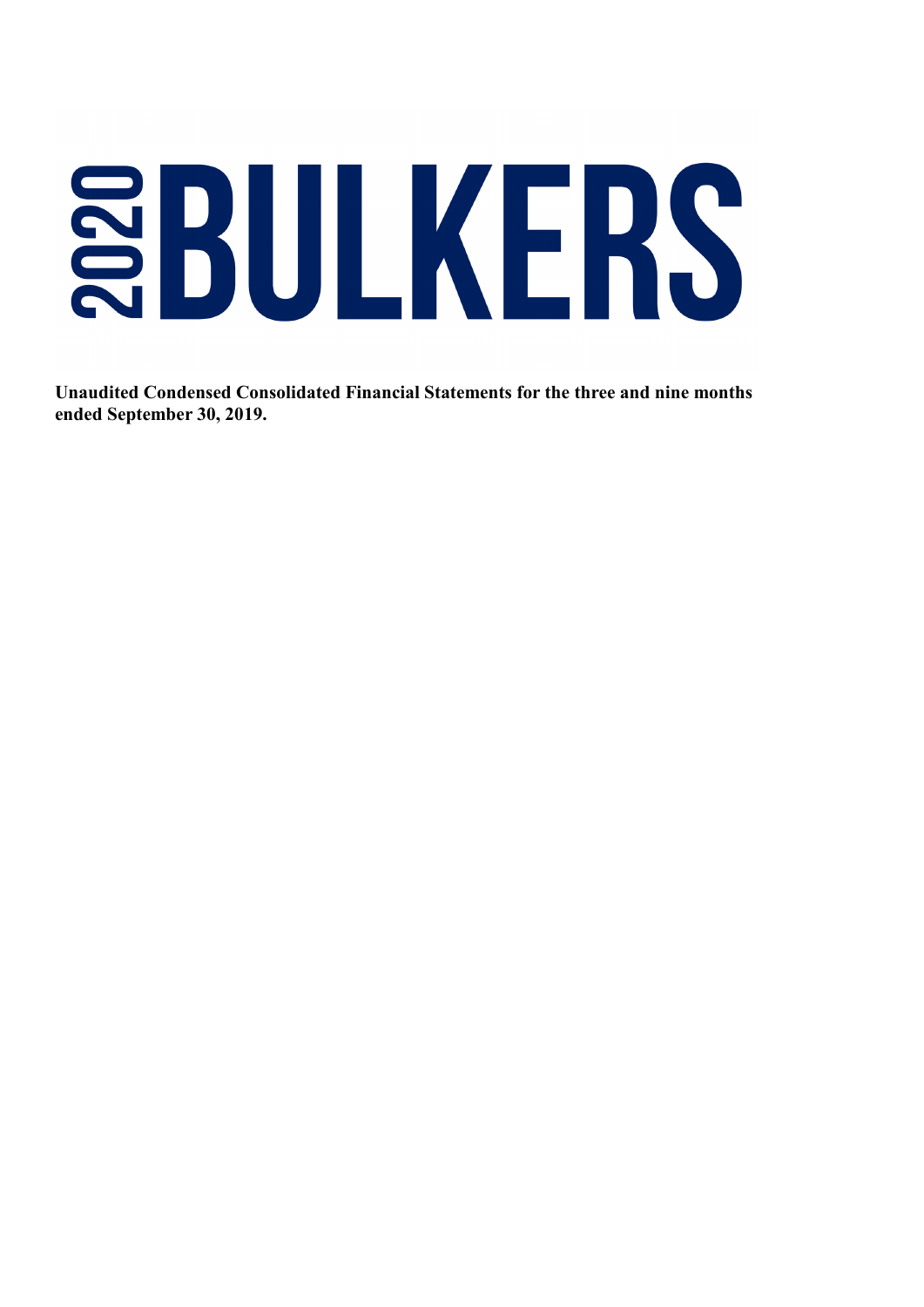## **2020 Bulkers Ltd. and subsidiaries**

# **Unaudited Condensed Consolidated Statements of Operations**

|                                                               | 3 months to<br>September 30, | 3 months to<br>September 30, | 9 months to<br>September 30, | 9 months to<br>September 30, |
|---------------------------------------------------------------|------------------------------|------------------------------|------------------------------|------------------------------|
| (In millions of US\$ except per share data)                   | 2019                         | 2018                         | 2019                         | 2018                         |
| <b>Operating revenues</b>                                     |                              |                              |                              |                              |
| Time charter revenues                                         | 2,2                          |                              | 2,2                          |                              |
| <b>Total operating revenues</b>                               | 2,2                          |                              | 2,2                          |                              |
| <b>Operating expenses</b>                                     |                              |                              |                              |                              |
| Vessel operating expenses                                     | (0,3)                        |                              | (0,3)                        |                              |
| General and administrative expenses                           | (1,0)                        | (0, 2)                       | (3,3)                        | (0,3)                        |
| Depreciation and amortization                                 | (0,1)                        |                              | (0, 2)                       |                              |
| <b>Total operating expenses</b>                               | (1,4)                        | (0, 2)                       | (3, 8)                       | (0,3)                        |
| <b>Operating profit (loss)</b>                                | 0,8                          | (0,2)                        | (1,6)                        | (0,3)                        |
|                                                               |                              |                              |                              |                              |
| <b>Financial items</b>                                        |                              |                              |                              |                              |
| Interest expense, net of capitalised interest                 |                              |                              |                              |                              |
| <b>Financial items, net</b>                                   |                              |                              |                              |                              |
| Net (loss) income before income taxes                         | 0,8                          | (0, 2)                       | (1,6)                        | (0,3)                        |
| Income tax expense (credit)                                   |                              |                              |                              |                              |
| Net profit (loss)                                             | 0,8                          | (0,2)                        | (1,6)                        | (0,3)                        |
| Per share information:                                        |                              |                              |                              |                              |
| Basic earnings (loss) per share                               | 0,03                         | (0,01)                       | (0,09)                       | (0,03)                       |
| Diluted earnings (loss) per share                             | 0,03                         | (0,01)                       | (0,09)                       | (0,03)                       |
| <b>Consolidated Statements of Comprehensive income (loss)</b> |                              |                              |                              |                              |
| Net profit (loss)                                             | 0,8                          | (0, 2)                       | (1,6)                        | (0, 3)                       |
| Other comprehensive income                                    |                              |                              |                              |                              |
| <b>Total comprehensive income (loss)</b>                      | 0,8                          | (0,2)                        | (1,6)                        | (0,3)                        |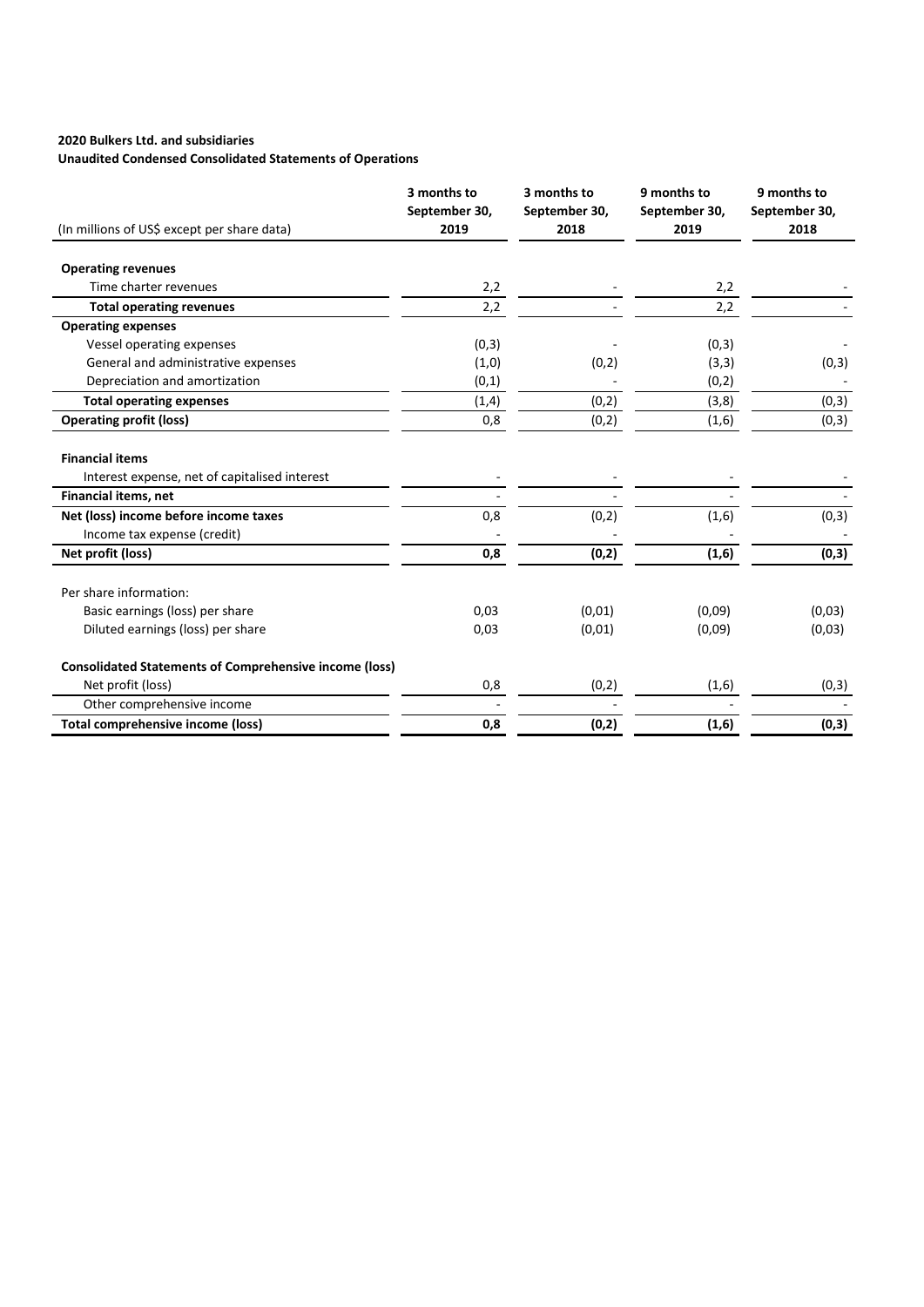## **2020 Bulkers Ltd. and subsidiaries**

# **Unaudited Condensed Consolidated Balance Sheets**

| (In millions of US\$)                                              | September 30,<br>2019 | December 31,<br>2018 |
|--------------------------------------------------------------------|-----------------------|----------------------|
| <b>ASSETS</b>                                                      |                       |                      |
| <b>Short term assets</b>                                           |                       |                      |
| Cash and cash equivalents                                          | 4,4                   | 0,3                  |
| Restricted cash                                                    | 0,1                   |                      |
| Trade receivables                                                  | 0,6                   |                      |
| Other current assets                                               | 1,3                   | 0,1                  |
| <b>Total current assets</b>                                        | 6,4                   | 0,4                  |
| Long term assets                                                   |                       |                      |
| Vessels and equipment, net                                         | 94,4                  |                      |
| Newbuildings                                                       | 101,8                 | 68,4                 |
| Other long-term assets                                             | 2,3                   |                      |
| <b>Total long-term assets</b>                                      | 198,5                 | 68,4                 |
| <b>Total assets</b>                                                | 204,9                 | 68,8                 |
| <b>LIABILITIES AND EQUITY</b><br><b>Current liabilities</b>        |                       |                      |
| Short-term debt and current portion of long-term debt              | 7,6                   |                      |
| Accounts payable                                                   | 0,5                   | 0,2                  |
| Accrued expenses                                                   | 0,5                   | 0,2                  |
| Other current liabilities                                          | 0,8                   | 0,1                  |
| <b>Total current liabilities</b>                                   | 9,4                   | 0,5                  |
| Long term liabilities                                              |                       |                      |
| Long-term debt                                                     | 55,7                  |                      |
| Other long-term liabilities<br><b>Total long-term liabilities</b>  | 0,2<br>55,9           |                      |
| <b>Commitments and contingencies</b>                               |                       |                      |
| <b>Equity</b>                                                      |                       |                      |
| Common share of par value US\$1.0 per share: authorized 75,000,000 |                       |                      |
| (2018:75,000,000) shares.Issued and outstanding 22,170,906 (2018:  | 22,2                  | 14,1                 |
| 14,070,906) shares.                                                |                       |                      |
| Additional paid-in capital                                         | 119,9                 | 55,1                 |
| Accumulated other comprehensive income                             |                       |                      |
| Accumulated deficit                                                | (2,5)                 | (0,9)                |
| <b>Total shareholders' equity</b>                                  | 139,6                 | 68,3                 |
| Total liabilities and shareholders' equity                         | 204,9                 | 68,8                 |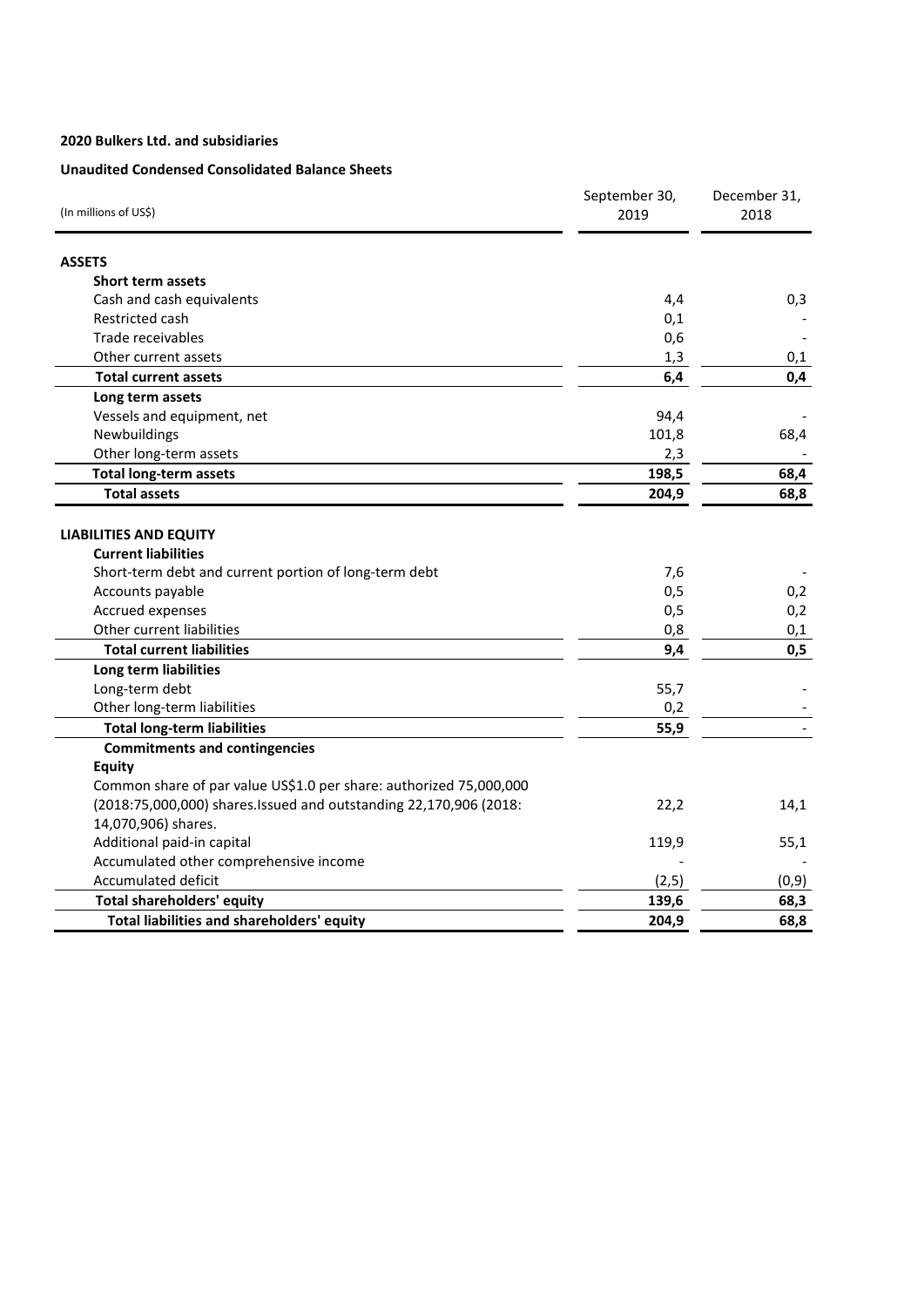#### **2020 Bulkers Ltd. and subsidiaries Unaudited Condensed Consolidated Statement of Cash Flows**

| (In millions of US\$)                                                                                                                                                 | 3 months to<br>September 30,<br>2019 | 3 months to<br>September 30,<br>2018 | 9 months to<br>September 30,<br>2019 | 9 months to<br>September 30,<br>2018 |
|-----------------------------------------------------------------------------------------------------------------------------------------------------------------------|--------------------------------------|--------------------------------------|--------------------------------------|--------------------------------------|
| Net profit (loss)                                                                                                                                                     | 0,8                                  | (0, 2)                               | (1, 6)                               | (0,3)                                |
| Share based compensation                                                                                                                                              | 0,3                                  |                                      | 1,3                                  |                                      |
| Depreciation and amortization                                                                                                                                         | 0,1                                  |                                      | 0,2                                  |                                      |
| (Increase) decrease in accounts receivable                                                                                                                            | (0,6)                                |                                      | (0,6)                                |                                      |
| Increase (decrease) in accounts payable                                                                                                                               | 0,3                                  | 0,1                                  | 0,3                                  |                                      |
| Change in other current items related to operating<br>activities                                                                                                      | 0,2                                  |                                      | 0,5                                  |                                      |
| Change in other long-term items related to operating<br>activities                                                                                                    |                                      |                                      | (0, 1)                               |                                      |
| Net cash provided by (used in) operating activities                                                                                                                   | 1,1                                  | (0, 1)                               |                                      | (0,3)                                |
| <b>Investing activities</b>                                                                                                                                           |                                      |                                      |                                      |                                      |
| Short term loan                                                                                                                                                       |                                      |                                      | (0, 9)                               |                                      |
| Additions to newbuildings                                                                                                                                             | (57, 0)                              | (11,2)                               | (123, 3)                             | (38, 3)                              |
| Net cash used in investing activities                                                                                                                                 | (57, 0)                              | (11,2)                               | (124, 2)                             | (38, 3)                              |
| <b>Financing activities</b>                                                                                                                                           |                                      |                                      |                                      |                                      |
| Proceeds, net of loan costs, from issuance of                                                                                                                         | 59,1                                 |                                      | 64,9                                 |                                      |
| long-term debt                                                                                                                                                        |                                      |                                      |                                      |                                      |
| Net proceeds from share issuances                                                                                                                                     | 0,9                                  | 12,0                                 | 63,6                                 | 34,0                                 |
| Net cash provided by (used in) financing activities                                                                                                                   | 60,0                                 | 12,0                                 | 128,5                                | 34,0                                 |
| Net increase (decrease) in cash and cash equivalents<br>and restricted cash                                                                                           | 4,1                                  | 0,7                                  | 4,2                                  | (4, 6)                               |
| Cash and cash equivalents and restricted cash at<br>beginning of period                                                                                               | 0,4                                  | 0,8                                  | 0,3                                  | 6,1                                  |
| Cash and cash equivalents and restricted cash at<br>end of period                                                                                                     | 4,5                                  | 1,5                                  | 4,5                                  | 1,5                                  |
| Supplemental disclosure of cash flow information<br>Non-cash settlement of convertible debt<br>Non-cash share issuance<br>Non-cash payment in respect of newbuildings | (4,3)                                |                                      | (8,0)<br>8,0<br>(4, 3)               |                                      |
| Issuance of short term debt as non-cash settlement for<br>newbuild delivery instalment<br>Interest paid, net of capitalized interest<br>Income taxes paid             | 4,3                                  |                                      | 4,3                                  |                                      |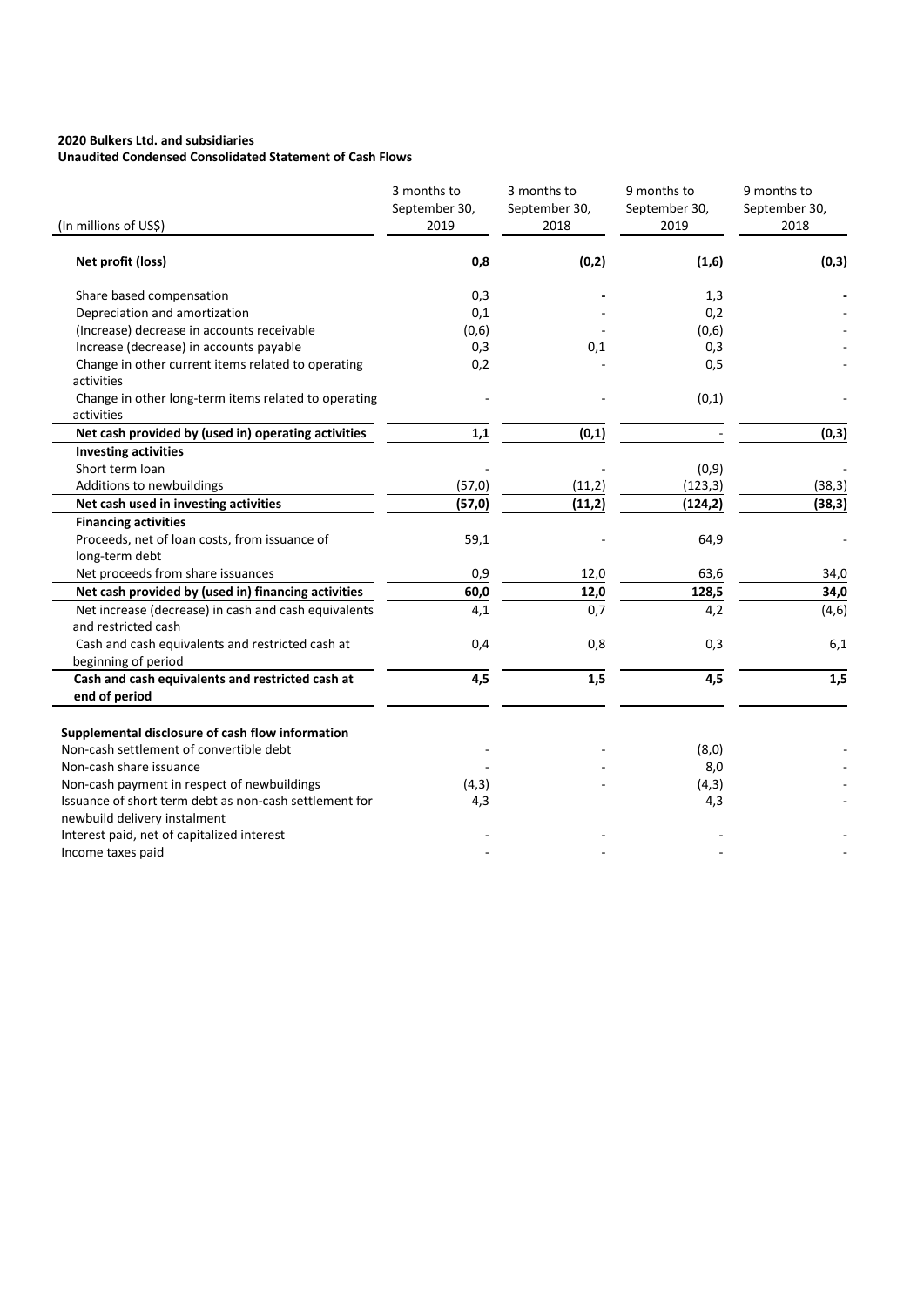# **2020 Bulkers Ltd. and subsidiaries**

# **Unaudited Condensed Consolidated Statements of Changes in Equity**

|                                                   | Number of<br>shares | Share<br>capital | Additional<br>paid-in | Other<br>Comprehensive | Retained<br>deficit | Total<br>equity |
|---------------------------------------------------|---------------------|------------------|-----------------------|------------------------|---------------------|-----------------|
| (In millions of US\$, except number of<br>shares) |                     |                  | capital               | income                 |                     |                 |
| Balance as of December 31, 2017                   | 6 151 000           | 6,2              | 8,8                   |                        | (0,1)               | 14,9            |
| Issue of common shares                            | 5793590             | 5,8              | 28,2                  |                        |                     | 34,0            |
| Equity issuance costs                             |                     |                  |                       |                        |                     |                 |
| Total comprehensive loss for the period           |                     |                  |                       |                        | (0,3)               | (0,3)           |
| Balance as of September 30, 2018                  | 11 944 590          | 12,0             | 37,0                  |                        | (0, 4)              | 48,6            |
| Issue of common shares                            | 2 126 316           | 2,1              | 18,1                  |                        |                     | 20,2            |
| Equity issuance costs                             |                     |                  |                       |                        |                     |                 |
| Total comprehensive loss for the period           |                     |                  |                       |                        | (0, 5)              | (0,5)           |
| Balance as of December 31, 2018                   | 14 070 906          | 14,1             | 55,1                  |                        | (0, 9)              | 68,3            |
| Issue of common shares                            | 8 100 000           | 8,1              | 65,1                  |                        |                     | 73,2            |
| Equity issuance costs                             |                     |                  | (1,6)                 |                        |                     | (1,6)           |
| Share based compensation                          |                     |                  | 1,3                   |                        |                     | 1,3             |
| Total comprehensive loss for the period           |                     |                  |                       |                        | (1,6)               | (1,6)           |
| Balance as of September 30, 2019                  | 22 170 906          | 22,2             | 119,9                 |                        | (2,5)               | 139,6           |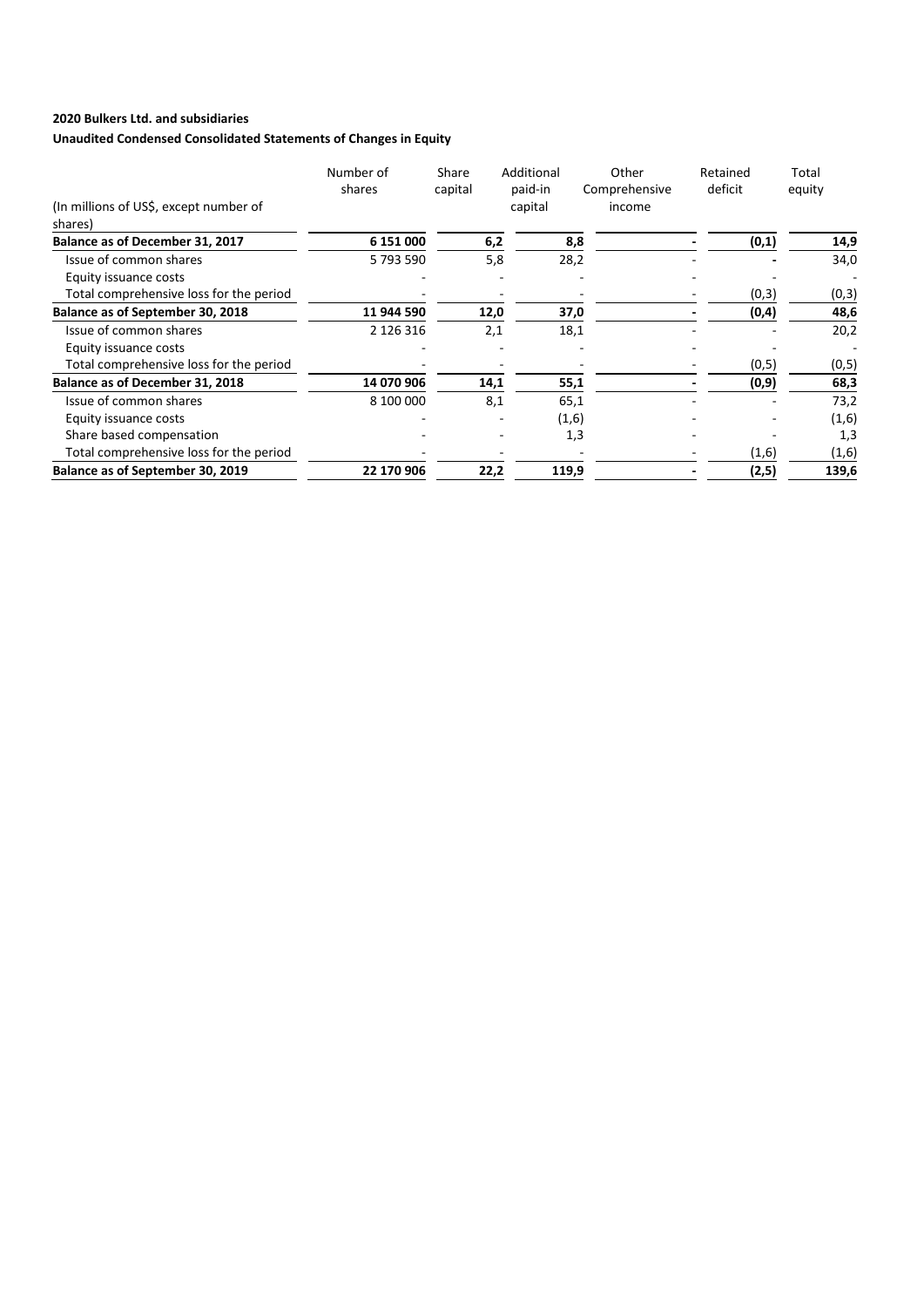# **2020 Bulkers Limited and subsidiaries Notes to Consolidated Financial Statements**

## **1. GENERAL INFORMATION**

2020 Bulkers Ltd. (the "Company" and, together with its subsidiaries, the "Group" or "2020 Bulkers") is a limited liability company incorporated in Bermuda on 26 September 2017. The Company's shares are traded on Oslo Axess under the ticker "2020".

2020 Bulkers is an international owner of large drybulk newbuildings. The Group has two Newcastlemax drybulk vessels in operation and six Newcastlemax drybulk vessels under construction at New Times Shipyard in China. The remaining newbuildings are expected to be delivered by May 2020.

## **Basis of presentation**

Our condensed consolidated financial statements are prepared in accordance with accounting principles generally accepted in the United States of America. The consolidated financial statements include the assets and liabilities of the parent company and whollyowned subsidiaries. All intercompany balances and transactions have been eliminated upon consolidation. Subsequent events have been reviewed from period end to issuance of the condensed consolidated financial statement on November 7, 2019.

# **2. SUMMARY OF SIGNIFICANT ACCOUNTING POLICIES**

The accounting policies adopted in the preparation of the condensed consolidated financial statements are consistent with those followed in the preparation of the Company's consolidated financial statements for the year ended December 31, 2018.

## **3. RECENTLY ISSUED ACCOUNTING STANDARDS**

## *Adoption of new accounting standards*

In July 2017, the FASB issued ASU No. 2017-11, Earnings Per Share, Distinguishing Liabilities from Equity, and Derivatives and Hedging, which changes the classification of certain equity-linked financial instruments with down round features. As a result, a free standing equity-linked financial instrument or an embedded conversion option would not be accounted for as a derivative liability at fair value as a result of existence of a down round feature. For freestanding equity classified financial instruments, the amendment requires the entities to recognize the effect of the down round feature when triggered in its earnings per share calculations. The standard is effective for fiscal years and interim periods within those fiscal years, beginning after December 15, 2018. The adoption did not have a material impact on the Consolidated Financial Statements and related disclosures.

In June 2018, the FASB issued ASU No. 2018-07, Compensation – Stock Compensation (Topic 718): Improvements to Nonemployee Share Based-Payment Accounting. This ASU intends to improve the usefulness of information provided and reducing the cost and complexity of financial reporting. A main objective of this ASU is to substantially align the accounting for share-based payments to employees and non-employees. The guidance is effective for annual reporting periods beginning after December 15, 2018 for public entities, including interim periods within that period, with early adoption permitted. The adoption did not have a material impact on the Consolidated Financial Statements and related disclosures.

## *Issued not effective accounting standards*

In June 2016, the FASB issued ASU No. 2016-13, Financial Instruments-Credit Losses (Topic 326): Measurement of Credit Losses on Financial Instruments, which revises guidance for the accounting for credit losses on financial instruments within its scope. The new standard introduces an approach, based on expected losses, to estimate credit losses on certain types of financial instruments and modifies the impairment model for available-for-sale debt securities. The guidance will be effective January 1, 2020, with early adoption permitted. Entities are required to apply the standard's provisions as a cumulative-effect adjustment to retained earnings as of the beginning of the first reporting period in which the guidance is adopted. We are in the process of evaluating the impact of this standard update on our consolidated financial statements and related disclosures.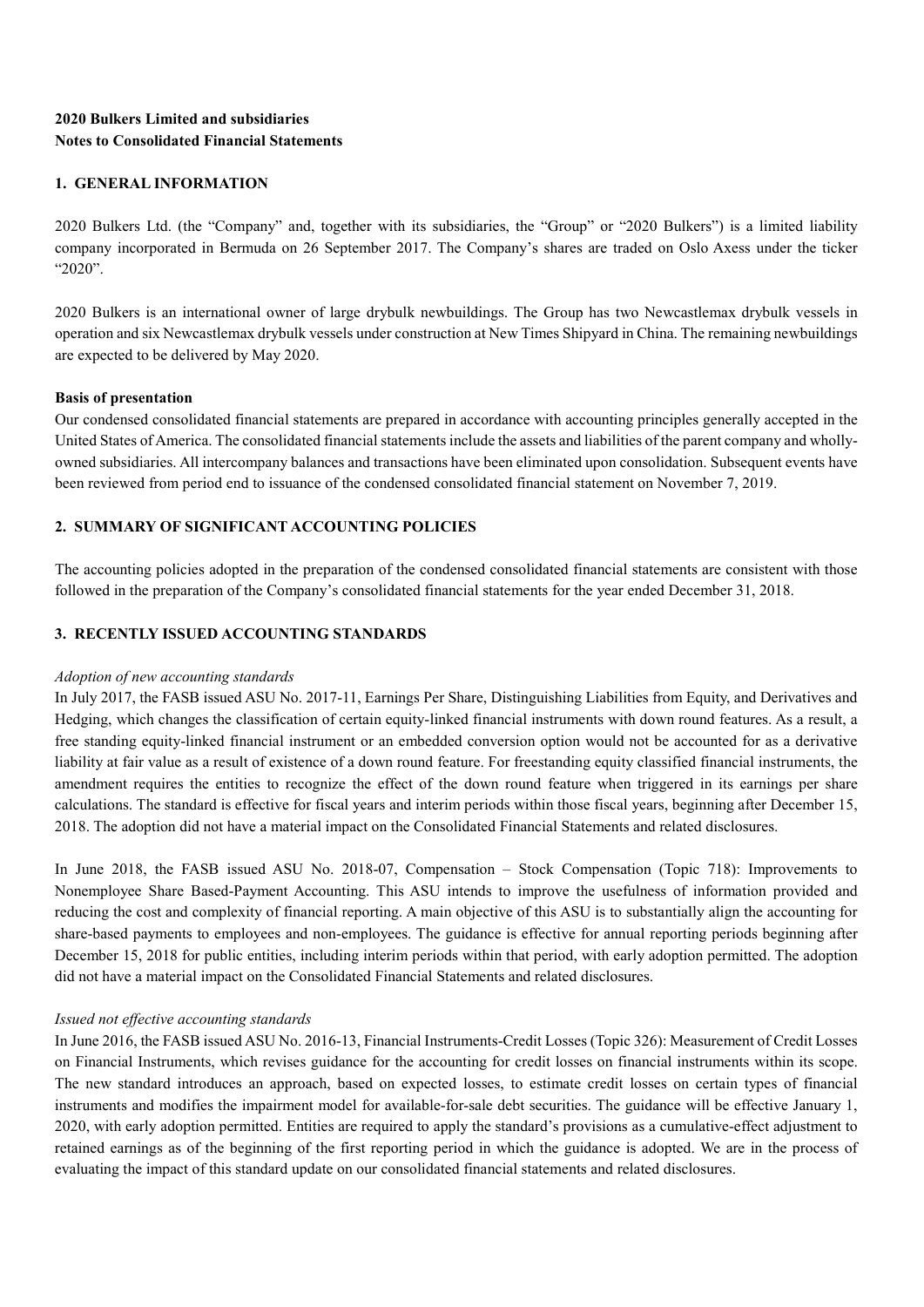## **4. INCOME TAXES**

## **Bermuda**

We are incorporated in Bermuda. Under current Bermuda law, we are not required to pay taxes in Bermuda on either income or capital gains. We have received written assurance from the Minister of Finance in Bermuda that, in the event of any such taxes being imposed, we will be exempted from taxation until March 31, 2035.

## **Other jurisdictions**

Our subsidiary in Norway is subject to income tax. The estimate income tax expense for the nine months ended September 30, 2019 is US\$20.0 thousand. We do not have any unrecognized tax benefits, accrued interest or penalties relating to income taxes. Based upon review of applicable laws and regulations, and after consultation with counsel, we do not believe we are subject to material income taxes in any jurisdiction.

## **5. SEGMENT INFORMATION**

Our chief operating decision maker, or the CODM, measures performance based on our overall return to shareholders based on consolidated net income. The CODM does not review a measure of operating result at a lower level than the consolidated group and we only have one reportable segment. Our vessels will operate worldwide and therefore management will not evaluate performance by geographical region as this information is not meaningful.

## **6. REVENUES**

The Company recognized revenues from two contracts (described in note 9) for Bulk Sandefjord and Bulk Santiago in Q3, 2019. No contract assets were recognized as of September 30, 2019. The company has received US\$0.5 million in cash from customers which is not earned as of September 30, 2019 and the amount is recognized as other current liabilities.

# **7. INTEREST EXPENSE**

|                                                               | 3 months to<br>September 30, | 3 months to | 9 months to<br>September 30, September 30, | 9 months to<br>September 30, |
|---------------------------------------------------------------|------------------------------|-------------|--------------------------------------------|------------------------------|
| (In millions of US dollars)                                   | 2019                         | 2018        | 2019                                       | 2018                         |
| Interest expense, gross<br>Capitalized interest, newbuildings | (0,3)<br>0,3                 |             | (0,3)<br>0,3                               |                              |
| Total                                                         |                              |             | $\overline{\phantom{0}}$                   |                              |

## **8. EARNINGS PER SHARE**

|                                                       | 3 months to   | 3 months to<br>9 months to | 9 months to   |              |
|-------------------------------------------------------|---------------|----------------------------|---------------|--------------|
|                                                       | September 30. | September 30.              | September 30. | September 30 |
|                                                       | 2019          | 2018                       | 2019          | 2018         |
| - Basic earnings (loss) per share                     | 0,03          | (0.01)                     | (0,09)        | (0,03)       |
| - Diluted earnings (loss) per share                   | 0,03          | (0,01)                     | (0,09)        | (0,03)       |
| Issued ordinary shares at the end of the period       | 22 170 906    | 11 944 590                 | 22 170 906    | 11 944 590   |
| Weighted average number of shares outstanding - basic | 22 170 906    | 11 413 612                 | 17 830 832    | 9 443 680    |

### **9. LEASES**

### *Lessor*

As of September 30, 2019, the Company had no vessels classified as a finance lease. The company will have the following vessels on operating lease contracts when delivered from the shipyard:

In June 2018, the Company entered into a three-year, index linked, time charter with Koch Supply and Trading for one of its vessels, at a rate reflecting a significant premium to the Baltic Capesize index, as well as a profit sharing mechanism for the fuel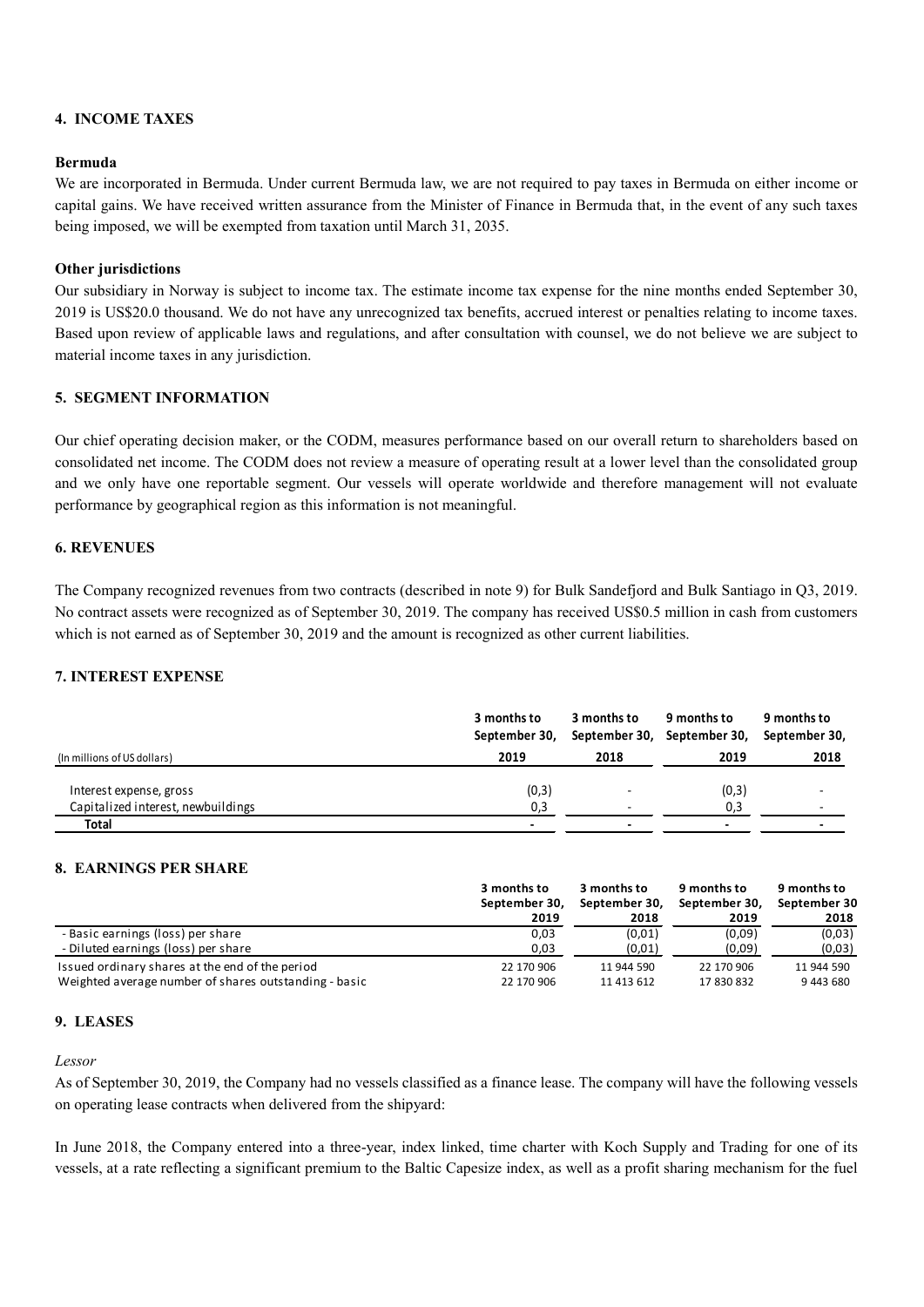cost savings generated by the scrubber. The charter party has a laycan date between January and March 2020 at the Company's option.

In July 2019, the Company entered into a three year, index linked, time charter with Koch Supply and Trading for Bulk Sandefjord, reflecting a significant premium to the Baltic 5TC index. The time charter also includes a profit sharing of any economic benefit derived from operating the vessel's scrubber. The three year time charter replaces the previous 12-15 months time charter at a TCE rate of US\$19,525 per day, gross. Bulk Santiago will serve the charter party originally entered into for Bulk Sandefjord for 12-15 months employment at a fixed rate of US\$19,525 per day, gross. Bulk Seoul will serve the charter party originally entered into for Bulk Santiago for 12-16 months employment at a fixed rate of US\$22,250 per day, gross. All three time charters will commence directly after delivery of the newbuildings from New Times Shipyard.

## *Lessee*

Effective January 1, 2019, the Company entered into a long term lease contract for an office in Oslo. This resulted in the recognition of a right-to-use asset of US\$248.5 thousand classified as other long term assets, a short term liability of US\$49.8 thousand classified as other current liabilities and a other long term liability of US\$198.7 thousand.

The amortization of right of use assets relating to office lease is presented under Depreciation and Amortization in the statement of operations.

# **10. VESSELS AND NEWBUILDINGS**

|                                                   | <b>Newbuildings</b> | <b>Vessels and</b> | <b>Total</b> |
|---------------------------------------------------|---------------------|--------------------|--------------|
| (In millions of US\$)                             |                     | equipment, net     |              |
| Cost as of December 31, 2017                      | 8,9                 |                    | 8,9          |
| Capital expenditures                              | 59,5                |                    | 59,5         |
| Cost as of December 31, 2018                      | 68,4                |                    | 68,4         |
| Capital expenditures                              | 127,6               |                    | 127,6        |
| Capitalized interests                             | 0,3                 |                    | 0,3          |
| Transfers to vessels and equipment, net           | (94, 5)             | 94,5               |              |
| Cost as of September 30, 2019                     | 101,8               | 94,5               | 196,3        |
| Accumulated depreciation as of December 31, 2018  |                     |                    |              |
| Depreciation                                      |                     | 0,1                | 0,1          |
| Accumulated depreciation as of September 30, 2019 |                     | 0,1                | 0,1          |
| Balance as of December 31, 2018                   | 68,4                |                    | 68,4         |
| Balance as of September 30, 2019                  | 101,8               | 94,4               | 196,2        |

In August 2019, the Company took delivery of the Bulk Sandefjord, a newcastlemax dry bulk newbuilding. Upon delivery, the Company paid US\$27.5 million and entered into a deferred payment agreement with New Times Shipyard for US\$2.6 million for 12 months.

In September 2019, the Company took delivery of the Bulk Santiago, a newcastlemax dry bulk newbuilding. Upon delivery, the Company paid US\$28.4 million and entered into a deferred payment agreement with New Times Shipyard for US\$1.7 million for 12 months.

# **11. OTHER LONG TERM ASSETS**

|                       | September 30, | December 31,             |
|-----------------------|---------------|--------------------------|
| (In millions of US\$) | 2019          | 2018                     |
| Deferred Ioan costs   | 2,1           | $\overline{\phantom{0}}$ |
| Right-to-use asset    | 0,2           | $\overline{\phantom{0}}$ |
| <b>Total</b>          | 2.3           | $\overline{\phantom{0}}$ |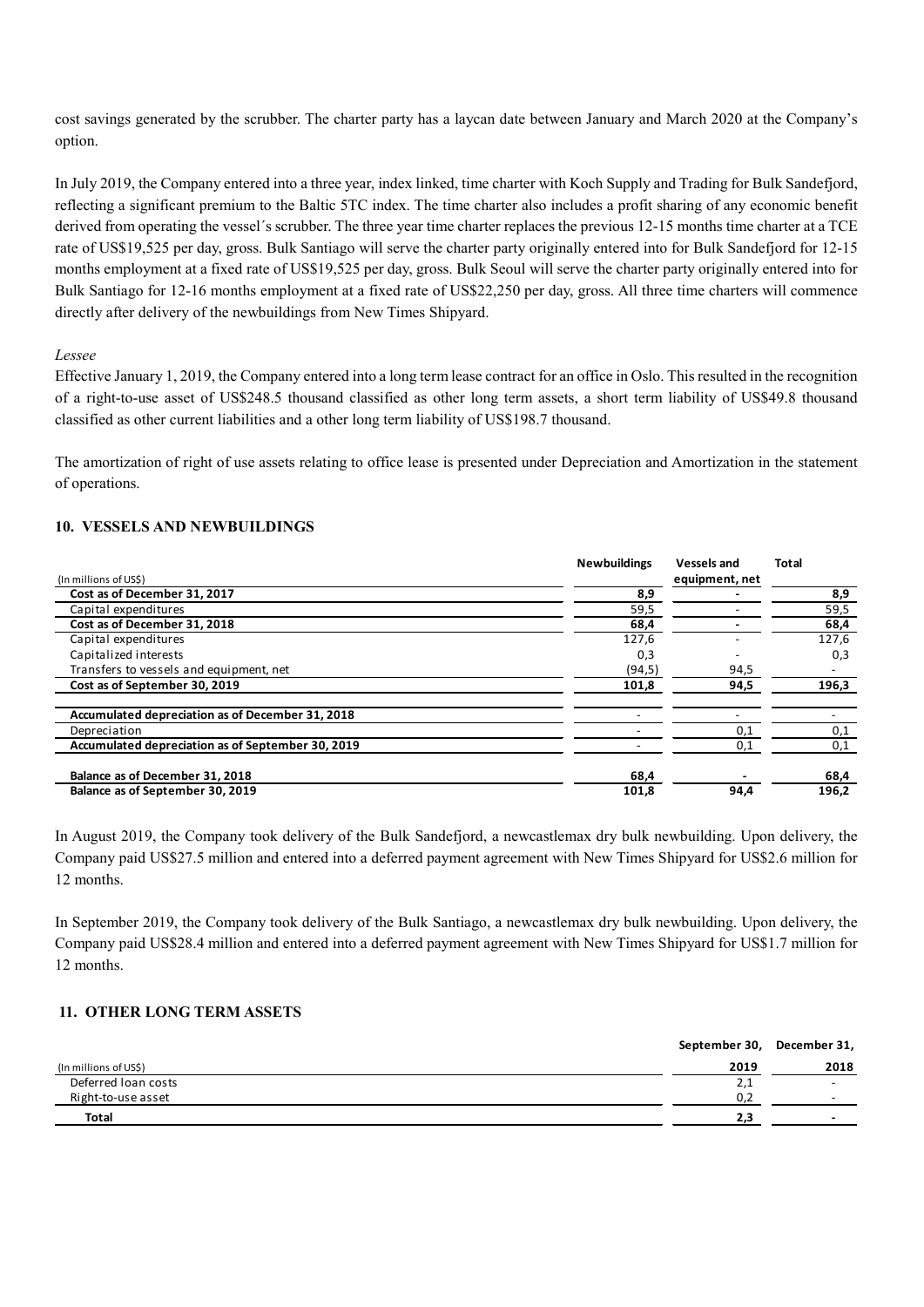## **12. RELATED PARTY TRANSACTIONS**

2020 Bulkers entered into a US\$250,000 revolving credit facility with Magni Partners, a related party, on October 31, 2017. As of December 31, 2017, US\$50,000 was drawn under the facility. No interest was accrued. The revolving credit facility was repaid and subsequently cancelled early in 2018.

MH Capital AS, a company wholly owned by Magnus Halvorsen (CEO in 2020 Bulkers Management AS effective January 1, 2019) and a large shareholder in 2020 Bulkers Ltd., provided the group with management services amounting to US\$166,667 during 2018.

In April 2019, the Company entered into a short term convertible debt agreement of US\$8.0 million with the shareholders Drew Holdings Ltd., Ubon AS, Titan Credit Master Fund and MH Capital AS. The convertible debt was converted to shares in the private placement completed on May 23, 2019.

In May 2019, the Company entered into a short term loan agreement of US\$360.0 thousand with MH Capital AS, a company wholly owned by Magnus Halvorsen and a large shareholder in 2020 Bulkers Ltd. The short term loan was settled as part of MH Capital AS subscription of shares in the private placement completed on May 23, 2019.

In June 2019, the Company provided Magnus Halvorsen a short term loan of US\$945.827 classified as other current assets.

In July 2019, the Company signed a Revolving Credit Facility Agreement of US\$5.5 million with Drew Holdings Limited (a trust established for the benefit of Tor Olav Trøim). The Revolving Credit Facility Agreement will be available for working capital purposes. No amounts were drawn under the RCF as of September 30, 2019.

# **13. DEBT**

|                                                                          | September 30, | December 31, |
|--------------------------------------------------------------------------|---------------|--------------|
| (In millions of US\$)                                                    | 2019          | 2018         |
| Secured                                                                  |               |              |
| Term Ioan Tranche I ("Bulk Sandefjord"), balloon repayment August 2024   | 30,0          |              |
| Term Ioan Tranche II ("Bulk Santiago"), balloon repayment September 2024 | 30,0          |              |
| Long-term debt, gross                                                    | 60,0          |              |
| Less current portion long term debt                                      | (3,3)         |              |
| Less deferred loan costs                                                 | (1,0)         |              |
| Total long-term debt                                                     | 55,7          |              |

In February 2019, the Company signed a term loan facility agreement for US\$240 million of bank financing for its newbuilding program. The term loan facility carries an interest of Libor+250 bps, has an 18-year repayment profile for the principle amount and a balloon repayment after five years. The term loan facility contains financial covenants for the Group (i) value adjusted equity shall be equal to or higher than 30% of value adjusted total assets, working capital (defined as consolidated current assets minus consolidated current liabilities (excluding current portion of long term debt and subordinated shareholder loans)) shall at all times be no less than US\$0 and free and available cash shall at all times be higher of (a) US\$1,25 million per delivered vessel and (b) 5% of total debt. As of September 30, 2019, we were compliant with the covenants and our obligations under our term loan facility agreement.

On August 7, 2019, the Company entered into a deferred payment agreement with New Times Shipyard for US\$2.6 million for 12 months. On September 19, 2019, the Company entered into a deferred payment agreement with New Times Shipyard for US\$1.7 million for 12 months. These deferred payments totaling \$4.3 million are included in short term debt and current portion of long term debt in our balance sheet.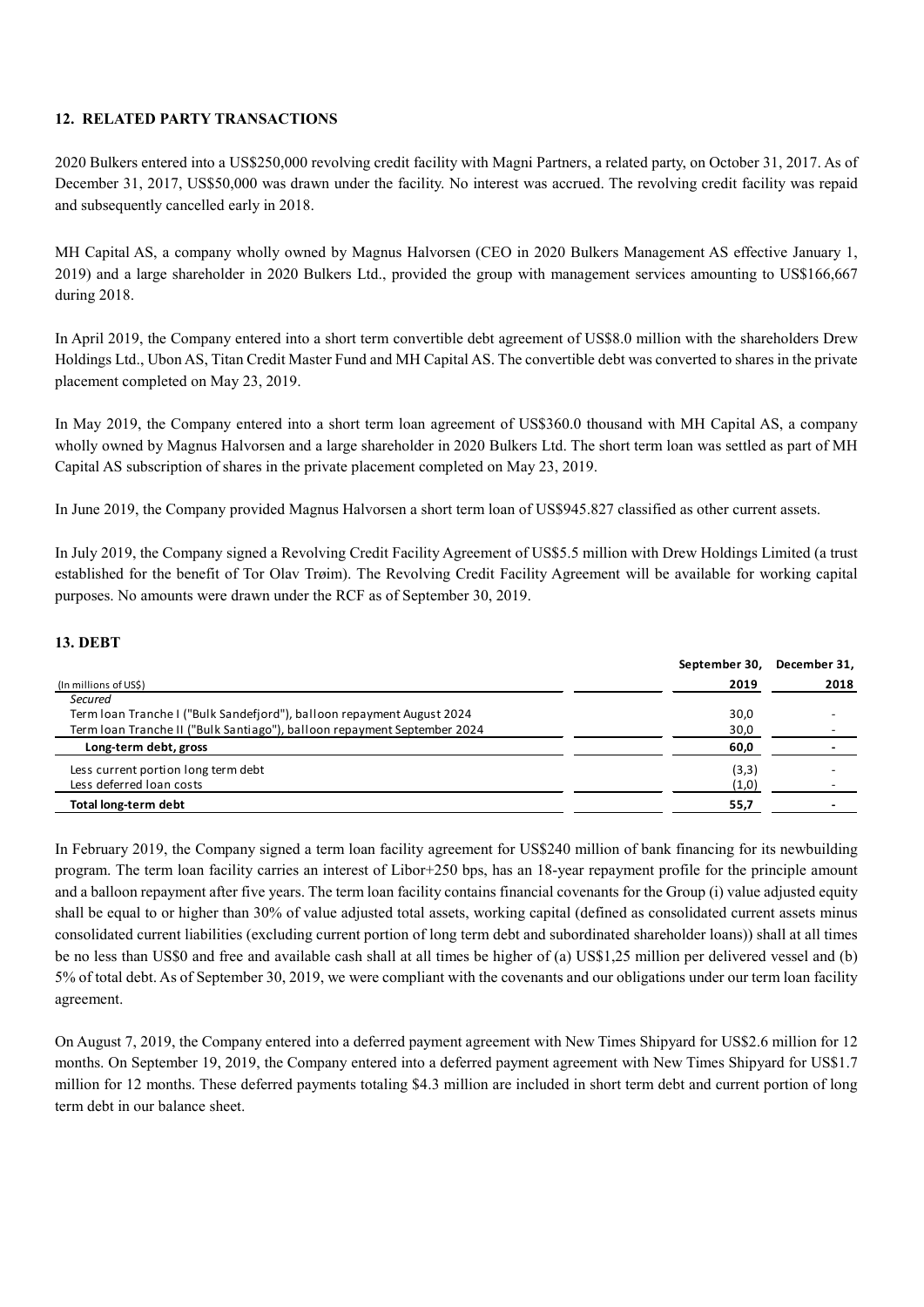## **14. FINANCIAL ASSETS AND LIABILITIES**

## **Foreign currency risk**

The majority of our transactions, assets and liabilities are denominated in United States dollars, our functional currency. However, we incur expenditure in currencies other than the functional currency, mainly in Norwegian Kroner. There is a risk that currency fluctuations in transactions incurred in currencies other than the functional currency will have a negative effect of the value of our cash flows. We are then exposed to currency fluctuations and we may enter into foreign currency swaps to mitigate such risk exposures.

#### **Fair values**

The guidance for fair value measurements applies to all assets and liabilities that are being measured and reported on a fair value basis. This guidance enables the reader of the financial statements to assess the inputs used to develop those measurements by establishing a hierarchy for ranking the quality and reliability of the information used to determine fair values. The same guidance requires that assets and liabilities carried at fair value should be classified and disclosed in one of the following three categories based on the inputs used to determine its fair value:

Level 1: Quoted market prices in active markets for identical assets or liabilities;

Level 2: Observable market based inputs or unobservable inputs that are corroborated by market data;

Level 3: Unobservable inputs that are not corroborated by market data.

The carrying value and estimated fair value of our cash and financial instruments are as follows:

|                                                       |                | September 30, | December 31,             |
|-------------------------------------------------------|----------------|---------------|--------------------------|
| (In millions of US\$)                                 | Hierarchy      | 2019          | 2018                     |
| Assets                                                |                |               |                          |
| Cash and cash equivalents                             |                | 4,4           | 0,3                      |
| Restricted cash                                       |                | 0,1           | $\overline{\phantom{a}}$ |
| Trade receivables                                     |                | 0,6           | $\overline{\phantom{a}}$ |
| Other current assets                                  |                | 1,1           | 0,1                      |
| Liabilities                                           |                |               |                          |
| Short term debt and current portion of long term debt | $\overline{2}$ | 7,6           |                          |
| Accounts payable                                      |                | 0,5           | 0,2                      |
| Accrued expenses                                      |                | 0,5           | 0,2                      |
| Other current liabilities                             |                | 0,8           | 0,1                      |
| Long term debt                                        | 2              | 55,7          | $\overline{\phantom{0}}$ |
| Other long-term liabilities                           |                | 0,2           |                          |

Financial instruments included in the consolidated accounts within 'Level 1 and 2' of the fair value hierarchy are valued using quoted market prices, broker or dealer quotations or alternative pricing sources with reasonable levels of price transparency.

Included in "Level 1" are cash and cash equivalents, restricted cash, trade receivables, other current assets (excluding prepayments and deferred costs), Accounts payables, accrued expenses, other current liabilities and other long term liabilities. The carrying value of any accounts receivable and payables approximates fair value due to the short time to expected payment or receipt of cash.

There have been no transfers between different levels in the fair value hierarchy during the periods presented.

## **Concentrations of risk**

There is a concentration of credit risk with respect to cash and cash equivalents to the extent that nearly all of the amounts are carried with Danske Bank. However, we believe this risk is remote, as Danske Bank is an established financial institution.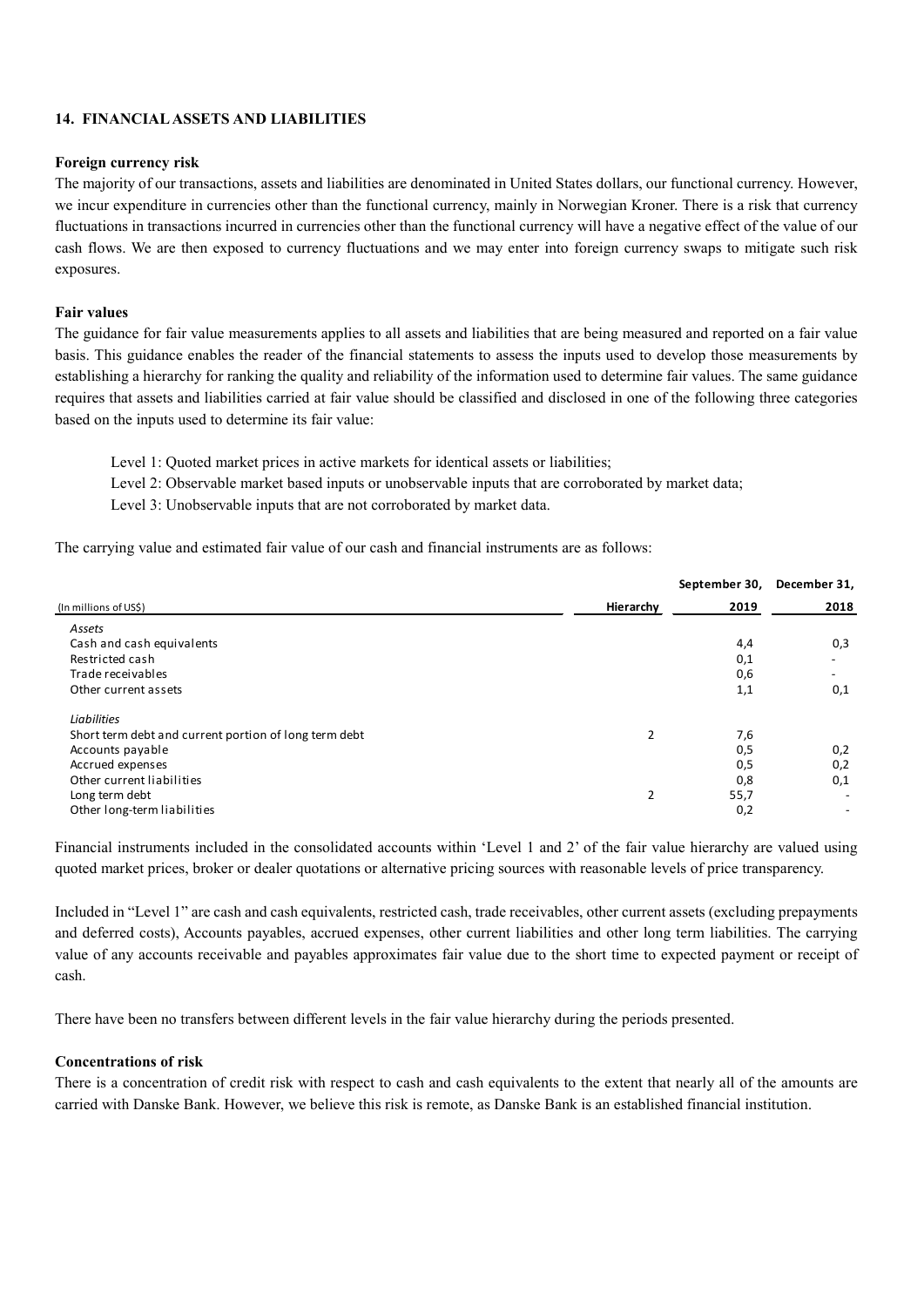## **Guarantees**

The Bank of China, Jiangsu Branch has given letters of guarantee to four, and the Agricultural Bank of China, Jiangsu Branch to two, of the eight Liberian subsidiaries of the group for payments made prior to delivery of the vessels under each of their respective newbuilding contracts. The guarantees cover all milestone payments under the Novation Agreements between the subsidiaries and New Times Shipbuilding Co., Ltd. including interest at the rate of 5%.

The Company has issued guarantees to New Times Shipyard for payment of instalments on all the newbuilding contracts.

## **15. SHARE BASED PAYMENT COMPENSATION**

In January 2019, the Board of Directors established a long-term incentive plan and approved a grant of 740,000 options to employees and directors. Further, 740,000 of the Company's authorized but unissued share capital was allocated to this purpose. The share options will have a five-year term and will vest equally one quarter every six months commencing on June 30, 2019 over a two year vesting period. The exercise price is US\$10.0 and will be reduced with any dividends paid. The total estimated cost is approximately US\$2.1 million and will be expensed over the requisite service period. US\$1.3 million have been expensed for the nine months ended September 30, 2019.

# **16. COMMITMENTS AND CONTINGENCIES**

As of September 30, 2019, the Company had six vessels under construction. The outstanding commitments for the six newbuildings amounted to US\$182.3 million of which US\$60.8 million and US\$121.5 million are due in 2019 and 2020, respectively.

To the best of our knowledge, there are no legal or arbitration proceedings existing or pending which have had or may have significant effects on our financial position or profitability and no such proceedings are pending or known to be contemplated.

## **17. SUBSEQUENT EVENTS**

In October 2019, the Company entered into a time charter agreement for Bulk Shanghai with a 100% owned subsidiary of Glencore. The vessel will commence a 11-13 month time charter upon delivery from New Times Shipyard in early November 2019 and will earn an index linked rate, reflecting a significant premium to the Baltic 5TC index. The time charter also includes a profit sharing of any economic benefit derived from operating the vessel´s scrubber.

In October 2019, the Company entered into a sale and lease back arrangement with Ocean Yield for its two Newcastlemax vessels, Bulk Seoul and Bulk Shanghai. The vessels were delivered from the yard on 30 October and 6 November, respectively, and were at delivery sold to Ocean Yield for a price per vessel of USD 42 million, net of a USD 5 million sellers credit. The vessels will be chartered back to the Company on thirteen year bareboat charters which include a purchase obligation at the end of the respective charter periods and certain options to either sell or acquire the vessels during the charter periods.

In October 2019, the Company entered into a time charter agreement for Bulk Shenzhen with a 100% owned subsidiary of Glencore. The vessel will commence a 11-13 month time charter upon delivery from New Times Shipyard in early January 2020, and will earn an index linked rate, reflecting a significant premium to the Baltic 5TC index. The time charter also includes a profit sharing of any economic benefit derived from operating the vessels scrubber.

## **RECONCILIATION OF ALTERNATIVE PERFORMANCE MEASURES**

|                                | 3 months to   | 3 months to              | 9 months to   | 9 months to              |
|--------------------------------|---------------|--------------------------|---------------|--------------------------|
|                                | September 30. | September 30,            | September 30, | September 30,            |
| (In millions of US dollars)    | 2019          | 2018                     | 2019          | 2018                     |
| <b>Operating profit (loss)</b> | 0,8           | (0,2)                    | (1,6)         | (0,3)                    |
| Depreciation and amortization  | (0,1)         | $\overline{\phantom{a}}$ | (0,2)         | $\overline{\phantom{a}}$ |
| <b>EBITDA</b>                  | 0,9           | (0,2)                    | (1,4)         | (0,3)                    |